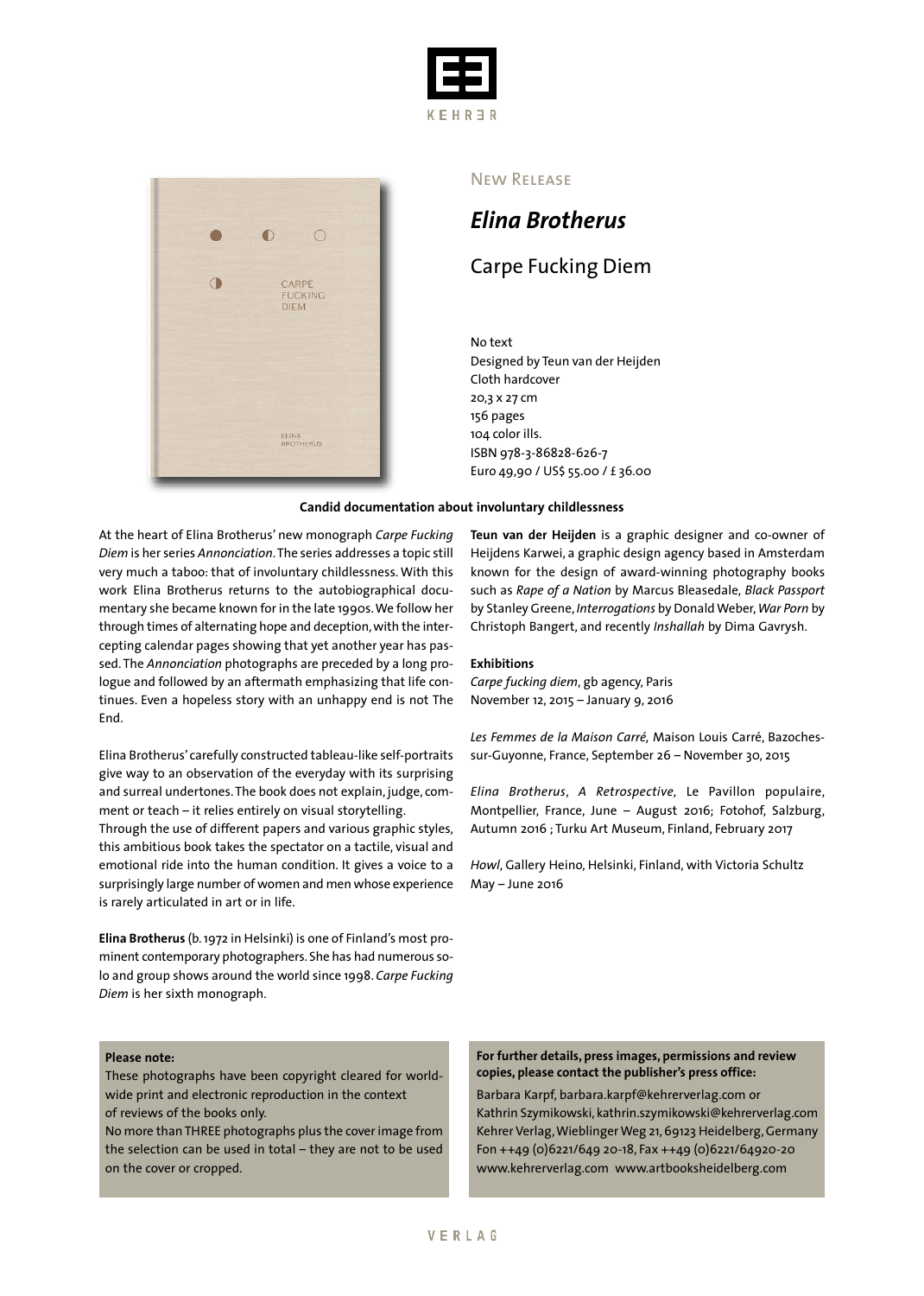

# **Press images**



1. Giraffe © Elina Brotherus



3. Annonciation © Elina Brotherus



2. Annonciation 29 © Elina Brotherus



4. Annonciation 10 © Elina Brotherus



5. Annonciation 5, Avallon 19.12.2011 © Elina Brotherus



6. Annonciation 25, Medication © Elina Brotherus

## VERLAG